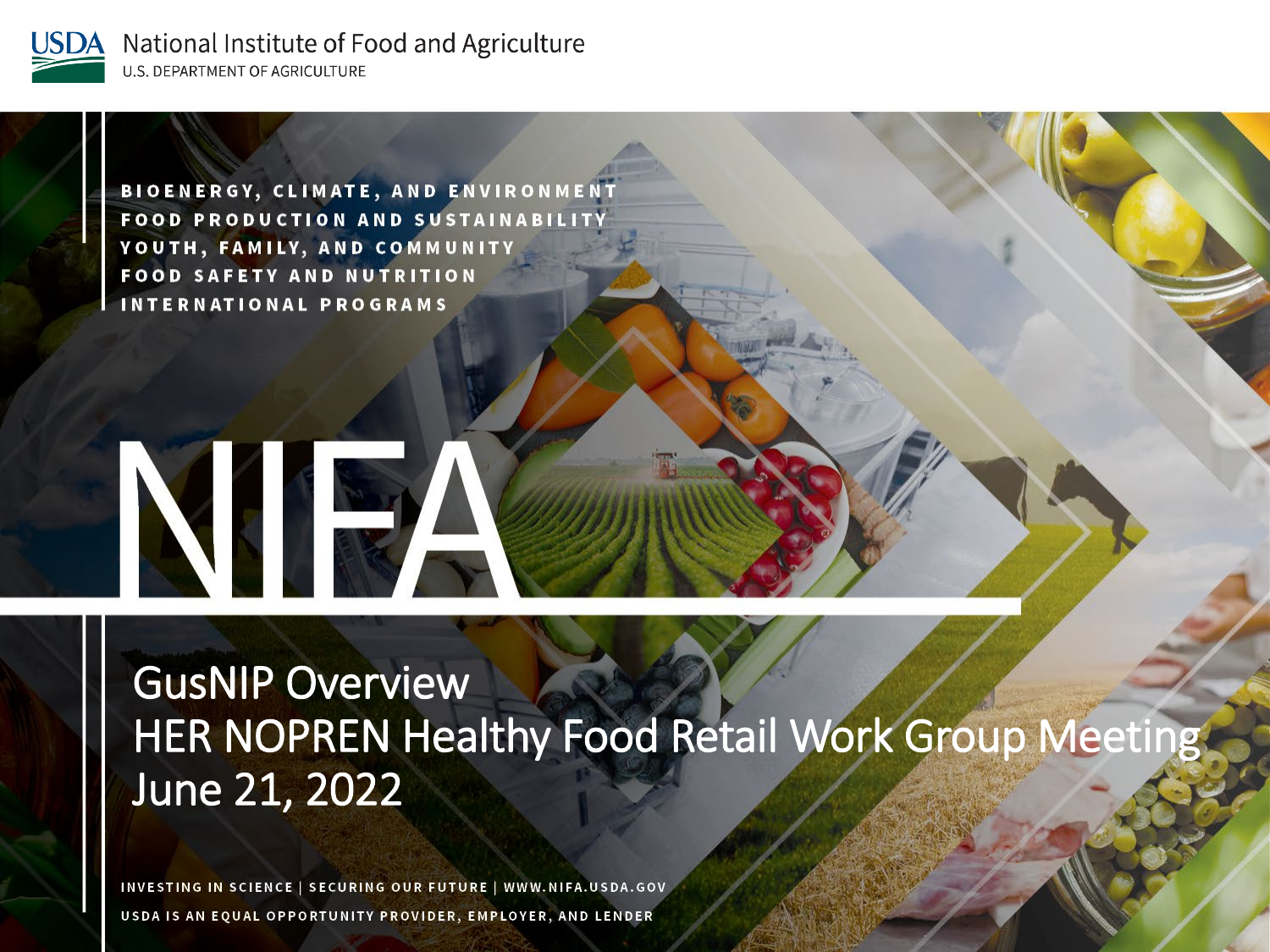

### Non-Discrimination Statement

#### <https://www.usda.gov/non-discrimination-statement>

- In accordance with federal civil rights law and U.S. Department of Agriculture (USDA) civil rights regulations and policies, the USDA, its Agencies, offices, and employees, and institutions participating in or administering USDA programs, are prohibited from discriminating based on race, color, national origin, religion, sex, gender identity (including gender expression), sexual orientation, disability, age, marital status, family/parental status, income derived from a public assistance program, political beliefs, or reprisal or retaliation for prior civil rights activity, in any program or activity conducted or funded by USDA (not all bases apply to all programs). Remedies and complaint filing deadlines vary by program or incident.
- Persons with disabilities who require alternative means of communication for program information (e.g., Braille, large print, audiotape, American Sign Language, etc.) should contact the responsible agency or USDA's TARGET Center at (202) 720-2600 (voice and TTY) or contact USDA through the Federal Relay Service at (800) 877-8339. Additionally, program information may be made available in languages other than English.
- To file a program discrimination complaint, complete the USDA Program Discrimination Complaint Form, AD-3027, found online at How to File a Program Discrimination Complaint and at any USDA office or write a letter addressed to USDA and provide in the letter all of the information requested in the form. To request a copy of the complaint form, call (866) 632-9992. Submit your completed form or letter to USDA by: (1) mail: U.S. Department of Agriculture, Office of the Assistant Secretary for Civil Rights, 1400 Independence Avenue, SW, Washington, D.C. 20250-9410; (2) fax (202) 690-7442; or (3) email: program.intake@usda.gov.
- USDA is an equal opportunity provider, employer and lender.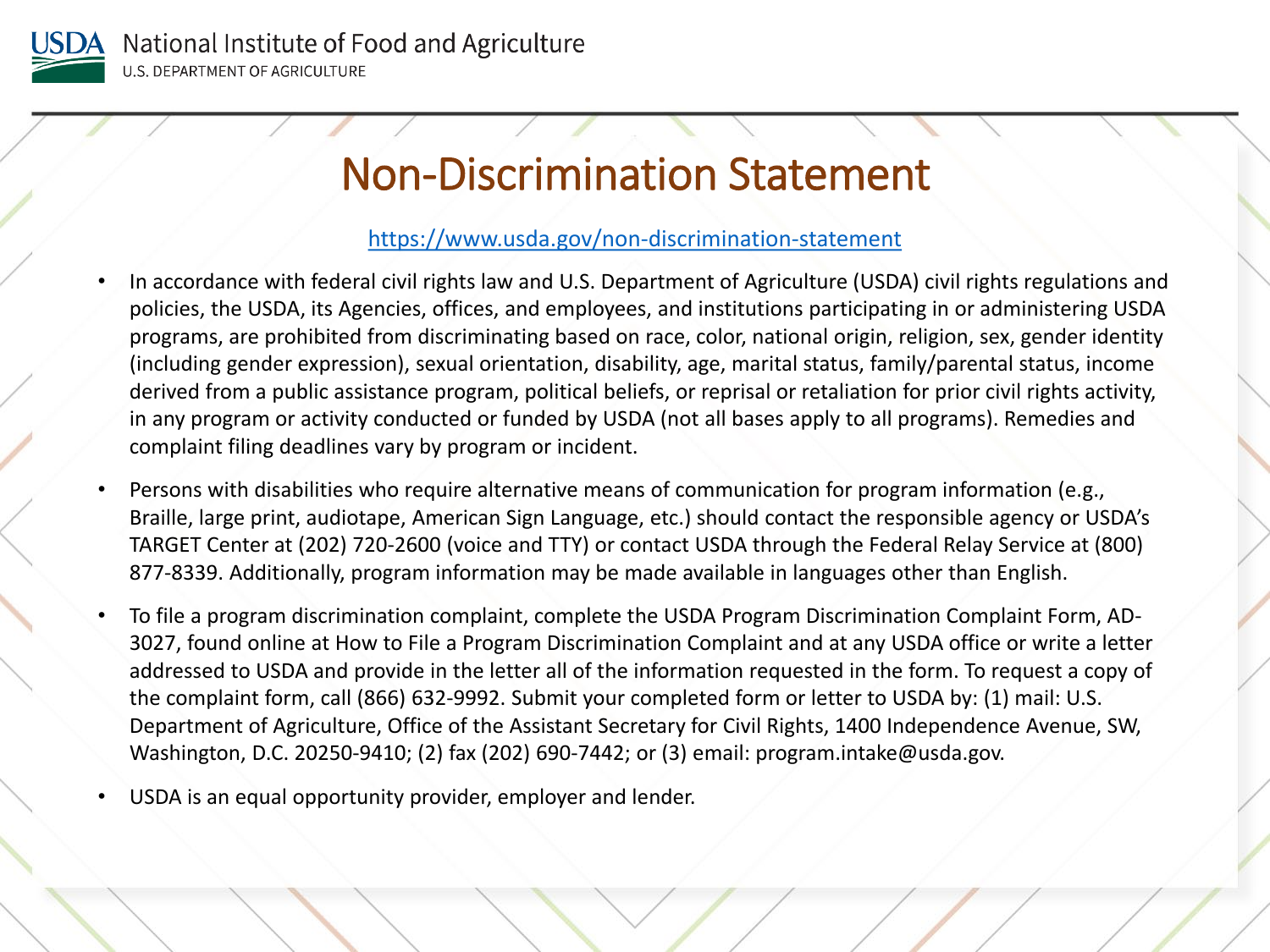

National Institute of Food and Agriculture **U.S. DEPARTMENT OF AGRICULTURE** 

**Suzanne Stluka Dierdra Chester Steve Zeng Mallory Koenings Ryan Kornegay Stephanie Morriss Summer LaRose Sheila Fleischhacker Beth Kerling Stephanie Smith Keeva Shepard Cierrah Kassetas Heather Garcia (FNS) Marga Ortiz (FNS)**













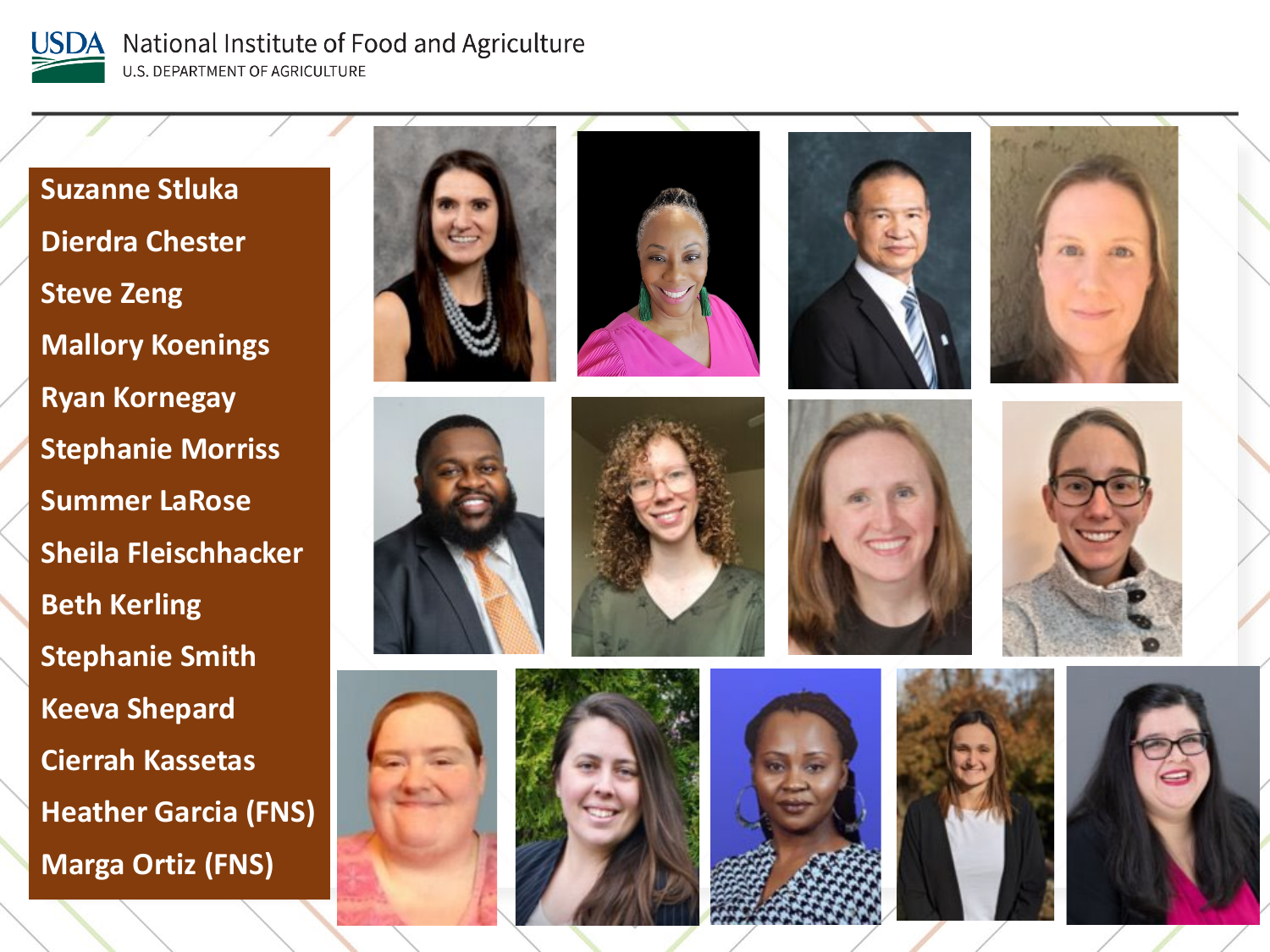



[NIFA Organizational Chart | National Institute of Food and Agriculture \(usda.gov\)](https://nifa.usda.gov/resource/nifa-organizational-chart)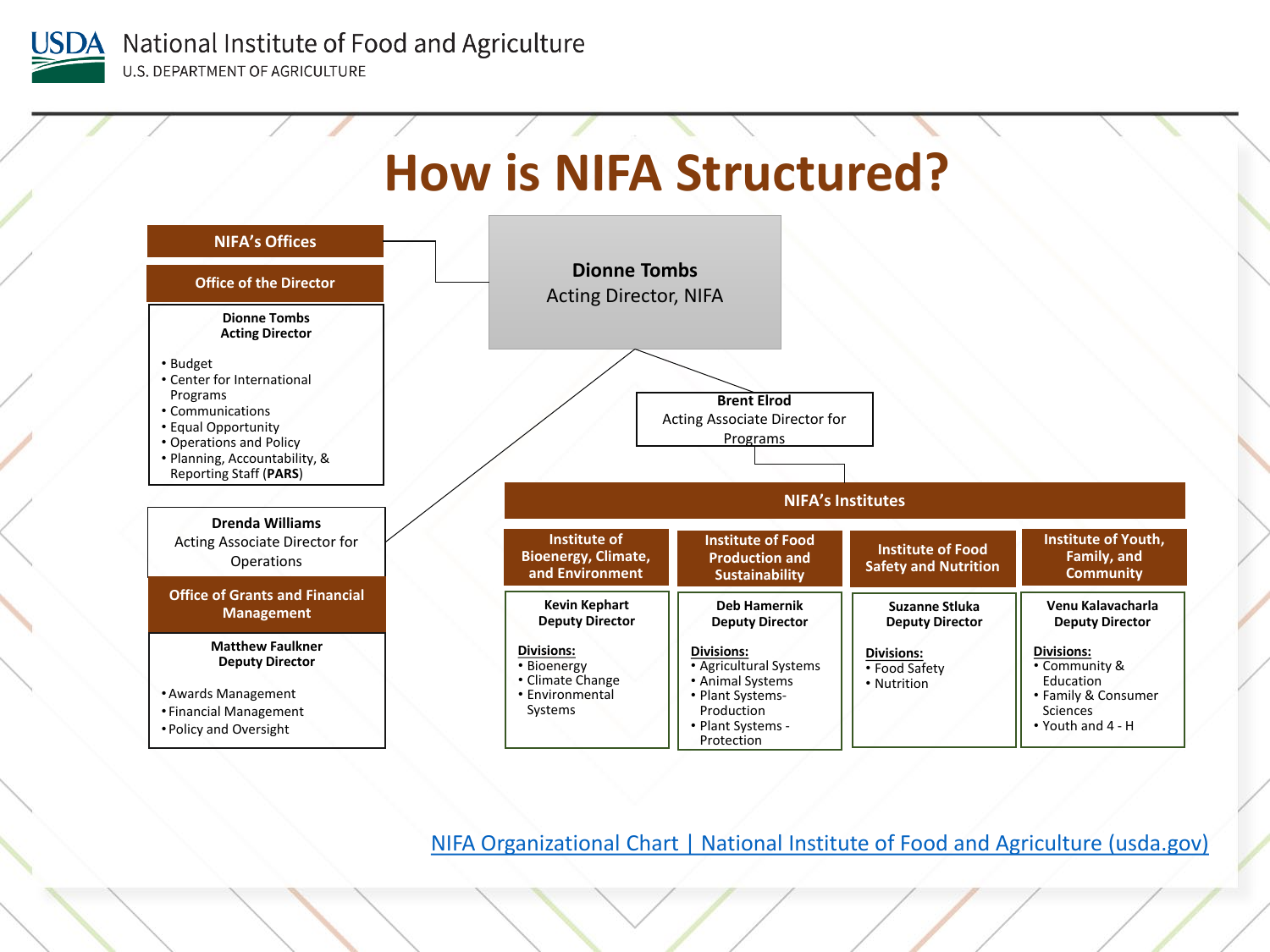

## What is NIFA?

- **Lead federal agency providing extramural funding for food and agricultural sciences**
- **Created through the Food, Conservation, and Energy Act of 2008**
- **NIFA Funding** 
	- $\cdot$  **\$1.95B budget in FY 2021**
	- **EX Competitive and Capacity Funds**
- **Mission** 
	- **Agricultural research, education, and extension**
- **Vision** 
	- **Catalyze transformative discoveries, education, and engagement to address agricultural challenges**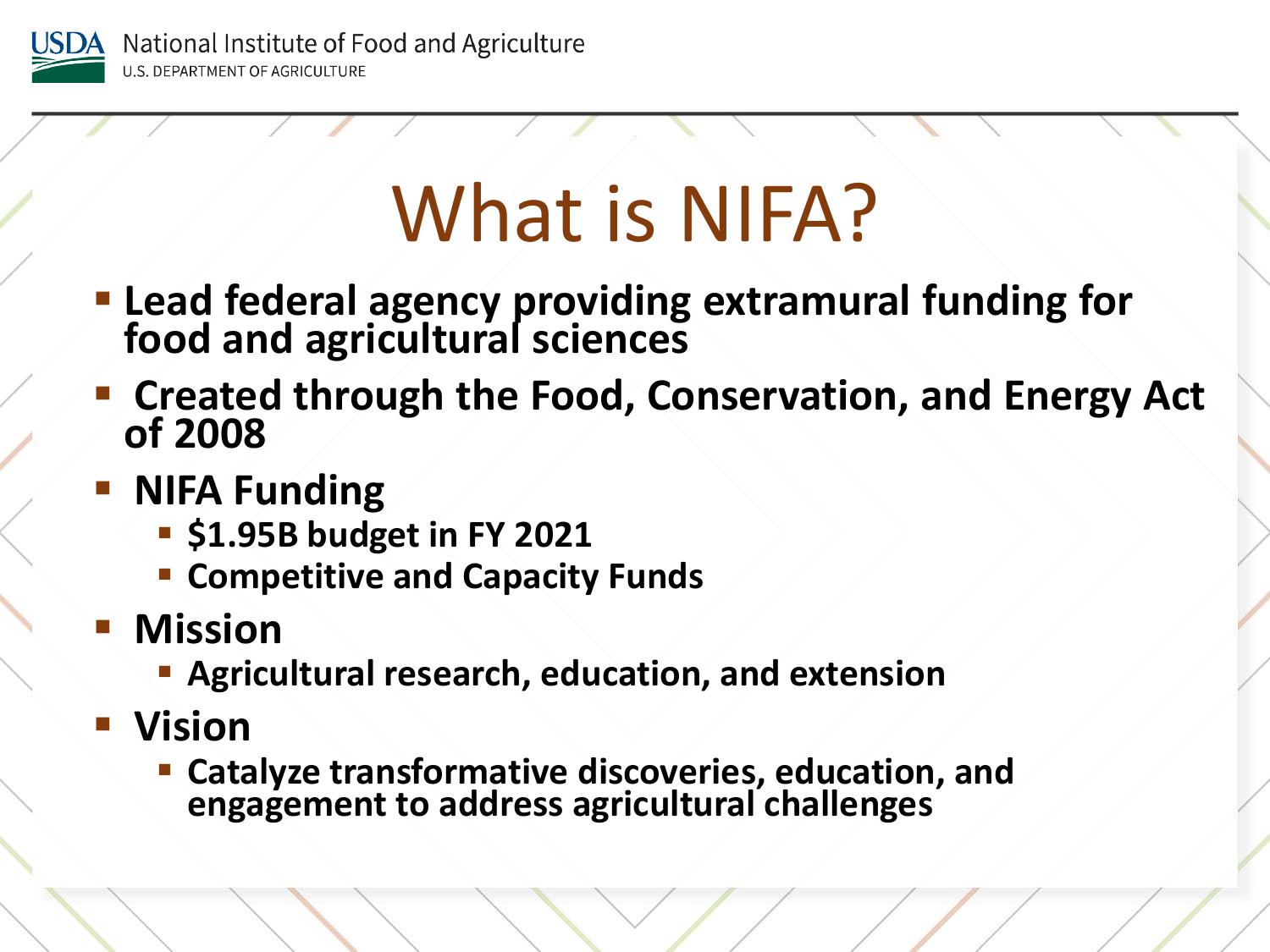

https://nifa.usda.gov/program/gus-schumacher-nutrition-incentive-grant-program

### Gus Schumacher Nutrition Incentive Program (GusNIP) Funding FY2022: \$45.9M

| <b>Purpose</b>                                                         | Bring together stakeholders from food and healthcare systems to foster<br>understanding of how they might improve the health and nutrition status of<br>participating households                                                                                                                                                                                                                       |
|------------------------------------------------------------------------|--------------------------------------------------------------------------------------------------------------------------------------------------------------------------------------------------------------------------------------------------------------------------------------------------------------------------------------------------------------------------------------------------------|
| <b>Nutrition Incentive</b><br>Program<br>(collaboration with USDA FNS) | Increase the purchase of fruits and vegetables by consumers participating in<br>SNAP/NAP by providing incentives at the point of purchase, \$34 million in FY22<br>Pilot \$100,000 up to 1 year; 100% match; Standard \$500,000 up to 4 years;<br>100% match; Large-scale ≥\$500,000 up to 4 years; 100% match                                                                                         |
| <b>Produce Prescription</b><br>Program                                 | Provide financial/non-financial incentives to income-eligible individuals to<br>purchase/procure fruits and vegetables intended to improve dietary health<br>through increased consumption of fruits and vegetables, reduce individual and<br>household food insecurity, and reduce healthcare usage and associated costs,<br>\$4.9 million in FY22, Standard $\leq$ \$500,000 up to 3 years; No match |
| <b>Cooperative Agreement</b>                                           | Nutrition Incentive Program Training, Technical Assistance, Evaluation and<br>Information Centers (NTAE), \$7 million/yr continuation for 4 years; No match                                                                                                                                                                                                                                            |
| <b>External Stakeholders &amp;</b><br><b>Eligible Applicants</b>       | <b>USDA FNS</b><br>$\bullet$<br>Non-Profit Organizations, Governmental Agencies/Tribal Agencies                                                                                                                                                                                                                                                                                                        |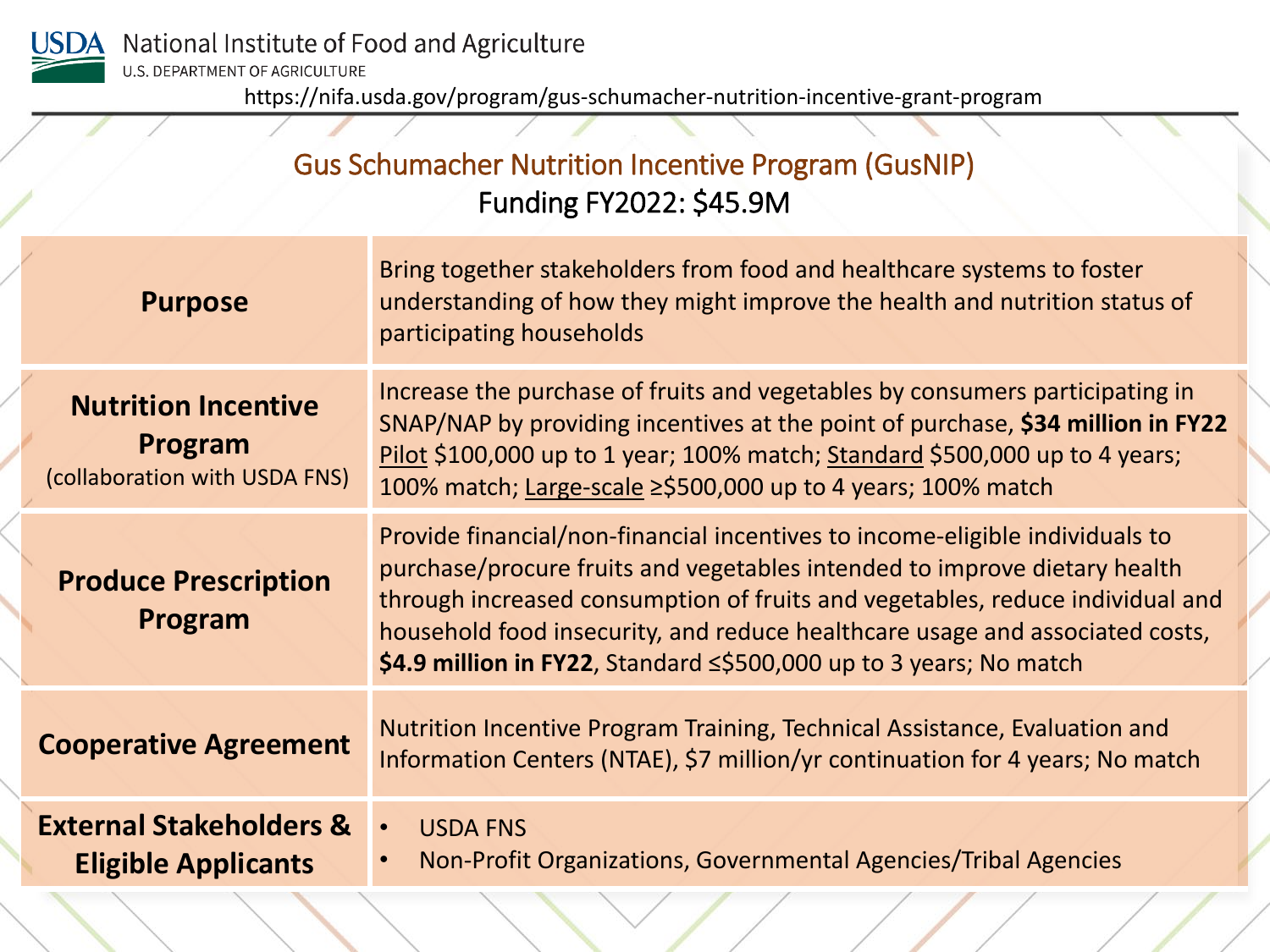

## Gus Schumacher Nutrition Incentive Program (GusNIP)

*Aligns with Nutrition Security; Racial Equity, Equity, and Opportunity; Economic Recovery; Market Opportunities; & Rural Revitalization* 





- **Increase participation in GusNIP, and via these networks, federal nutrition assistance programs**
- **Help build the evidence base needed for scaling up incentivizing fruits and vegetables through SNAP and programs for nutrition assistance**
- **Leverage this learning for exploring other ways to conduct research and evaluation on other innovative approaches to strengthen the public health impacts of federal nutrition assistance programs and produce prescription programs**

https://www.nutritionincentivehub.org/media/fjohmr2n/gusnip-ntae-impact-findings-year-2.pdf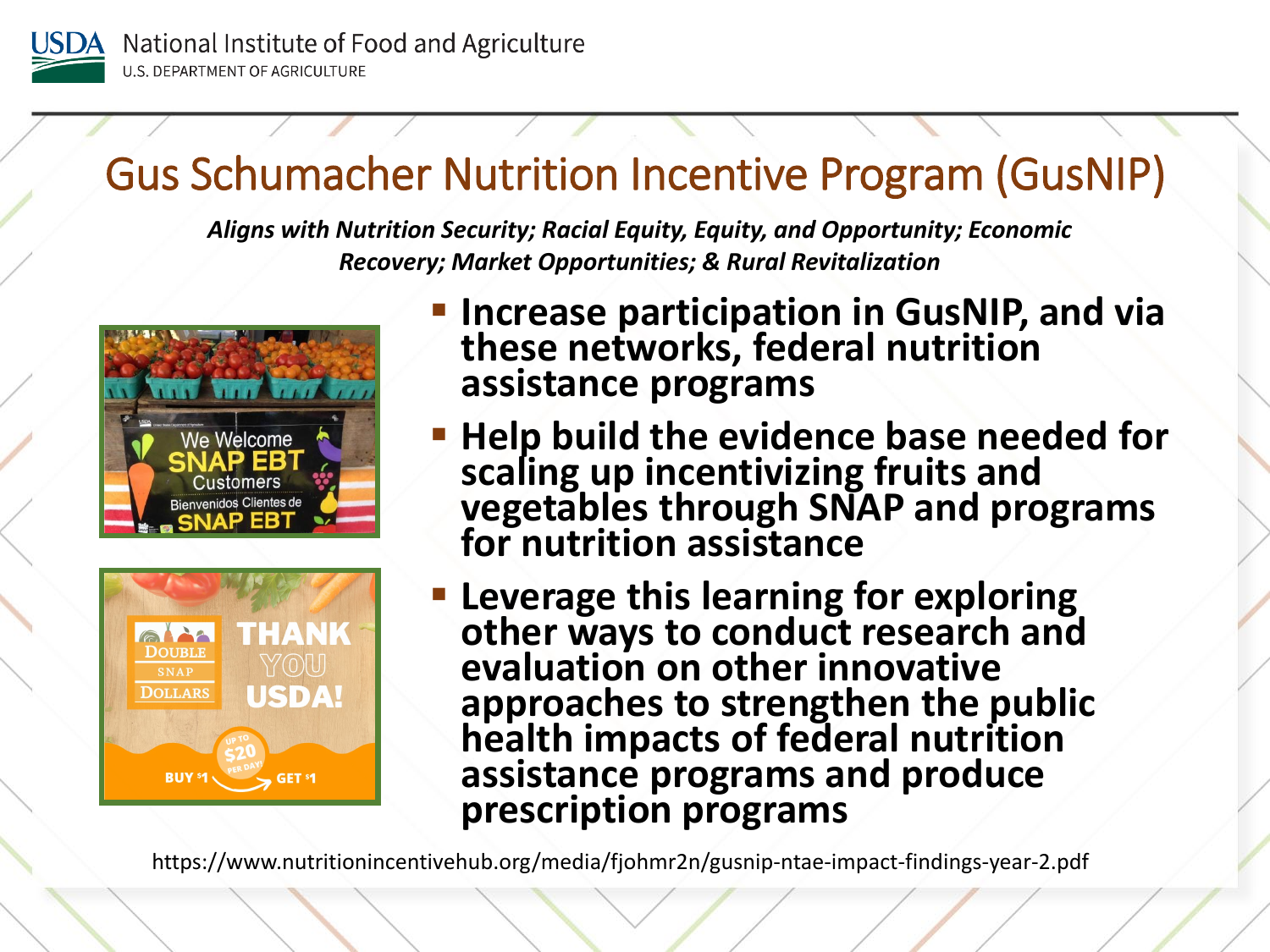

## **GusNIP Previously Funded Projects**

- FY2021 Gus Schumacher Nutrition Incentive Program (GusNIP) Produce Prescription Projects
- FY2021 Gus Schumacher Nutrition Incentive Program (GusNIP) Nutrition Incentive Projects
- FY 2021 Gus Schumacher Nutrition Incentive Program COVID Relief and Response (GusCRR) Nutrition **Incentive Projects**
- FY 2021 Gus Schumacher Nutrition Incentive Program COVID Relief and Response (GusCRR) Produce **Prescription Projects**
- FY 2019 & FY2020 Gus Schumacher Nutrition Incentive Program (GusNIP) Nutrition Incentive Projects
- FY 2019 & FY2020 Gus Schumacher Nutrition Incentive Program (GusNIP) Produce Prescription Projects
- FY 2019 Gus Schumacher Nutrition Incentive Program (GusNIP) Nutrition Incentive Program Training, Technical Assistance, Evaluation and Information Center (NTAE)

### https://nifa.usda.gov/program/gus-schumacher-nutrition-incentive-grant-program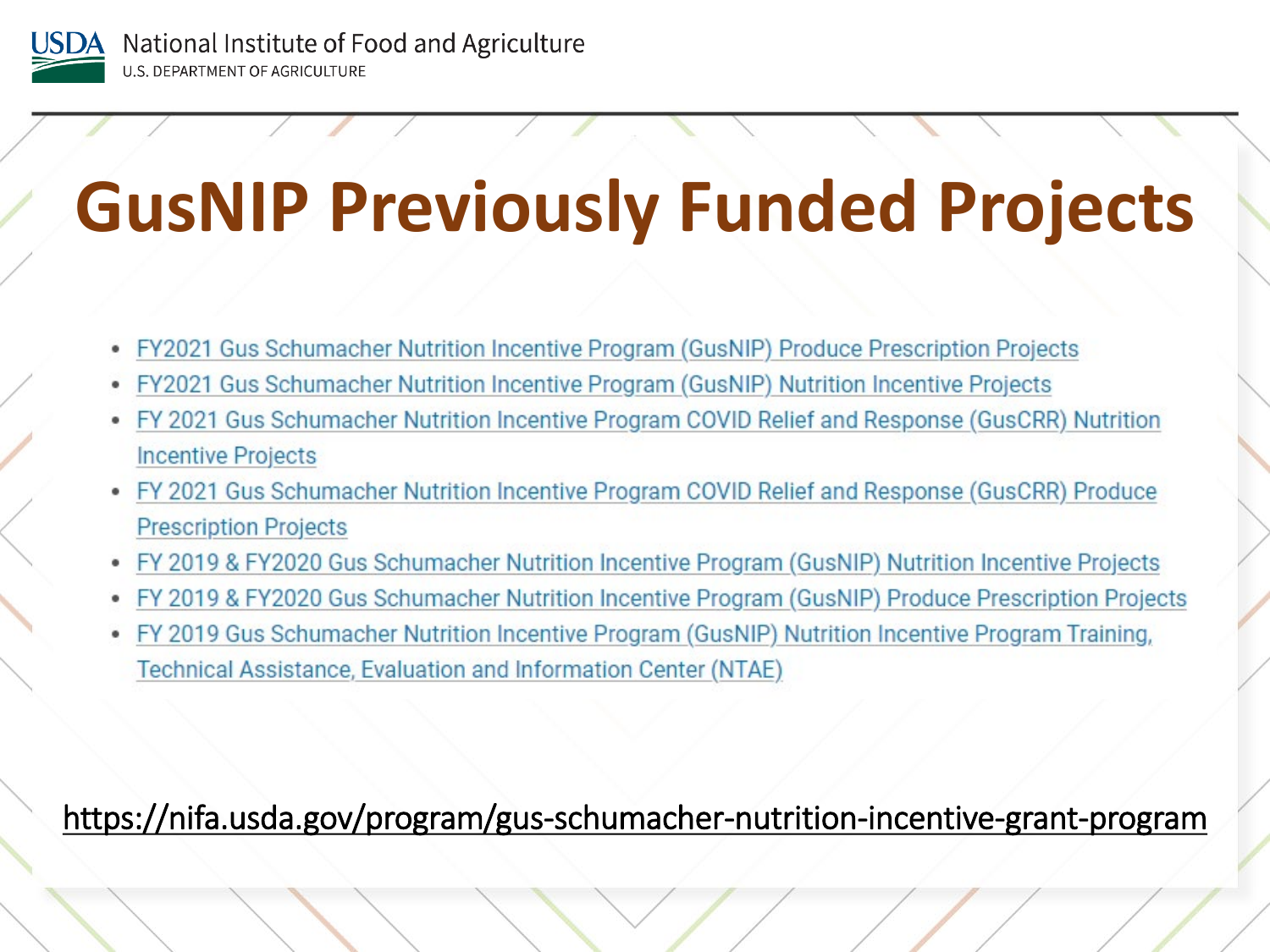

## FY22: What's New This Year?

- Beginning in FY 2022, the **GusNIP Nutrition Incentive Program** Areas and **GusNIP Produce Prescription Program** Area are published in separate RFAs.
- Requires all applicants to have a consultation session of approximately 1 hour with the GusNIP Nutrition Incentive Program Training, Technical Assistance, Evaluation, and Information Center's (GusNIP NTAE Center's) Nutrition Incentive Hub for free one-on-one support and review general pitfalls. Free one-on-one support includes templates, checklists, webinars, and other resources.
- Requires all applicants to include a letter of support from the GusNIP NTAE Center in their proposal.
- Removes funding allocation guidance.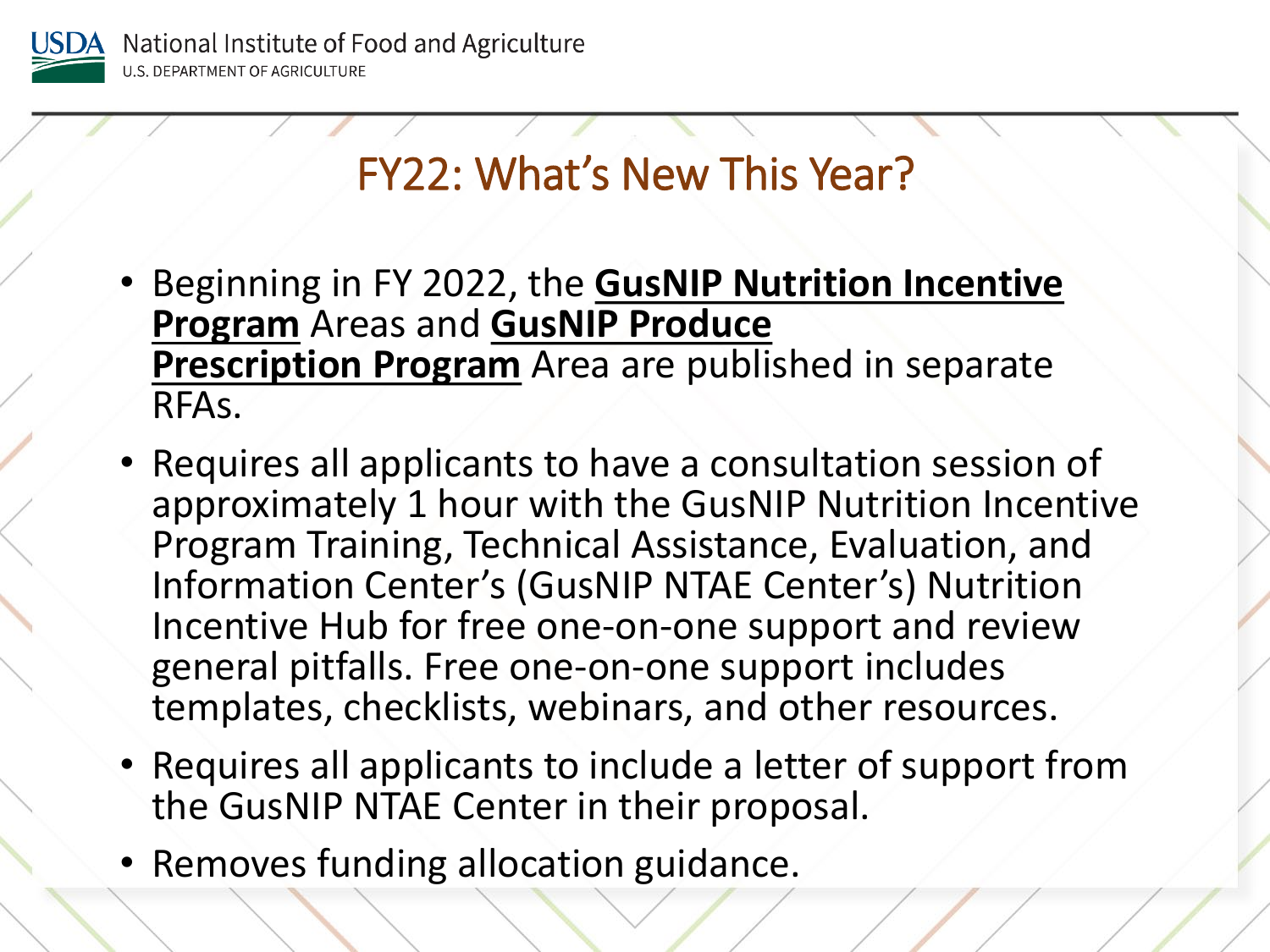

### FY22: What's New for the Nutrition Incentive Program?

- Clarifies that participants receiving either USDA Supplemental Nutrition Assistance Program or USDA Nutrition Assistance Program for Puerto Rico, American Samoa, and the Commonwealth of the Northern Marianas Islands may participate in a GusNIP Nutrition Incentive Program project.
- Broadens the incentive models allowed to:
	- **Fruits and vegetables for fruits and vegetables:** SNAP/NAP participants purchase fruits or vegetables using their SNAP/NAP benefits and then receive incentives that are redeemable only for the purchase of fruits or vegetables.
	- **Any SNAP/NAP eligible food for fruits and vegetables:** SNAP/NAP participants purchase any SNAP/NAP eligible food using their SNAP/NAP benefits and then receive incentives that are redeemable only for the purchase of fruits or vegetables.
	- **Fruits and vegetables for any SNAP/NAP eligible food**: SNAP/NAP participants purchase fruits or vegetables using their SNAP/NAP benefits and then receive incentives that are redeemable for the purchase of any SNAP/NAP eligible food.
- Provides additional guidance in Part I.D. Program Policy regarding SNAP Policy, such as the SNAP Online Purchasing Pilot and Online Ordering.
- Streamlines project narrative requirements and evaluation criteria for Pilot Project proposals.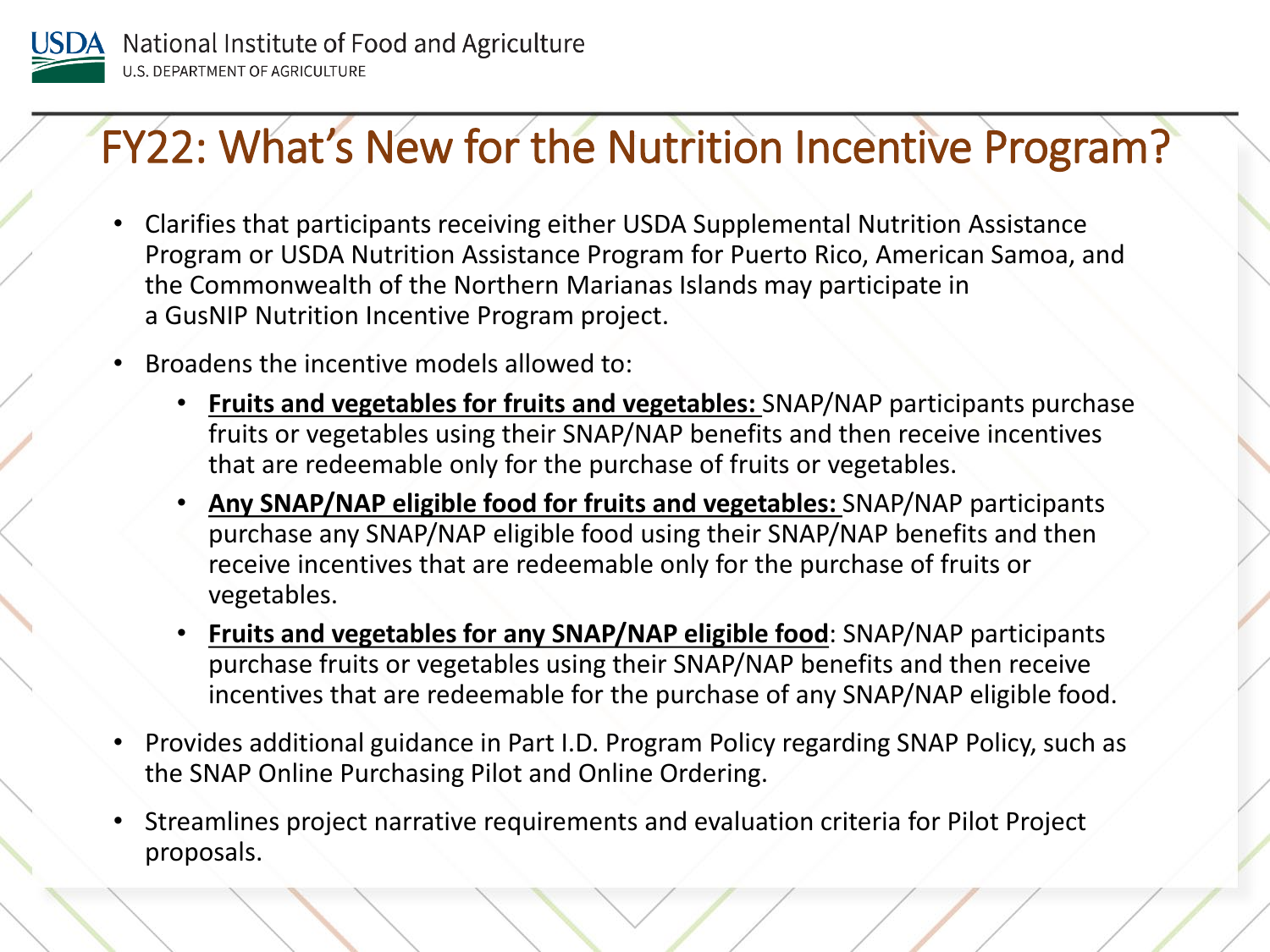

FY22: What's New for the Produce Prescription Program?

- NIFA will prioritize the following types of projects for award in accordance with the program area evaluation criteria.
	- Serve underrepresented communities, such as tribal communities and/or
	- Serve underrepresented geographies, such as Alabama, American Samoa, Arizona, Arkansas, Commonwealth of the Northern Marianas Islands, Delaware, Federated States of Micronesia, Florida, Guam, Idaho, Iowa, Kansas, Louisiana, Maine, Maryland, Michigan, Minnesota, Missouri, Montana, Nebraska, Nevada, New Hampshire,<br>New Jersey, North Dakota, Oklahoma, Puerto Rico, Rhode Island, South Carolina, South Dakota, Tennessee, Texas, US Virgin Islands, Utah, Vermont, Virginia, Wisconsin, and Wyoming.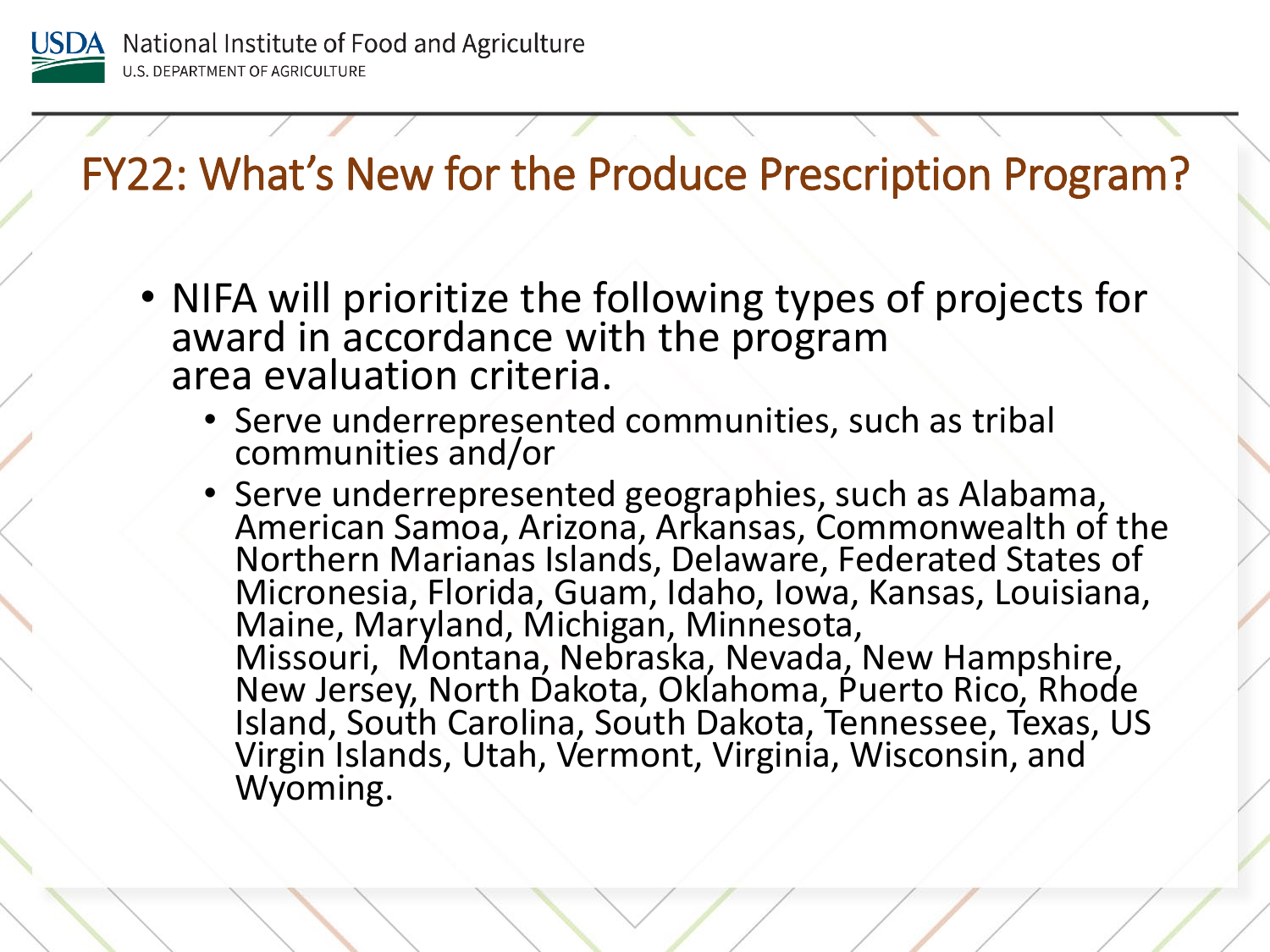

## FY 22: What's New This Year?

- Mandatory funding available:
	- GusNIP Nutrition Incentive Program in FY2022 is approximately \$33,900,000.
	- GusNIP Produce Prescription Program in FY2022 is approximately \$4,900,000.
- GusNIP FY2022 RFA is available online at:
	- [https://www.nifa.usda.gov/grants/funding-opportunities/gusnip-nutrition-incentive-](https://www.nifa.usda.gov/grants/funding-opportunities/gusnip-nutrition-incentive-program) program
	- [https://www.nifa.usda.gov/grants/funding-opportunities/gus-schumacher-nutrition-](https://www.nifa.usda.gov/grants/funding-opportunities/gus-schumacher-nutrition-incentive-program-produce-prescription) incentive-program-produce-prescription
- GusNIP FY2022 FAQs are available online at: <https://nifa.usda.gov/resource/gusnip-faqs>
- GusNIP Core Metrics are available online:
	- Nutrition Incentive Program Projects: [https://www.nutritionincentivehub.org/resources-and-support/resources/reporting-](https://www.nutritionincentivehub.org/resources-and-support/resources/reporting-evaluation/core-metrics-nutrition-incentives/participant-level-metrics) evaluation/core-metrics-nutrition-incentives/participant-level-metrics
	- Produce Prescription Program Projects: https://www.nutritionincentivehub.org/resources-and-<br>[support/resources/reporting-evaluation/core-metrics-produce-](https://www.nutritionincentivehub.org/resources-and-support/resources/reporting-evaluation/core-metrics-produce-prescription/participant-level-metrics)<br>prescription/participant-level-metrics
- Applications are due 5:00 PM (Eastern) Thursday, **June 30, 2022**, submitted through Grants.gov.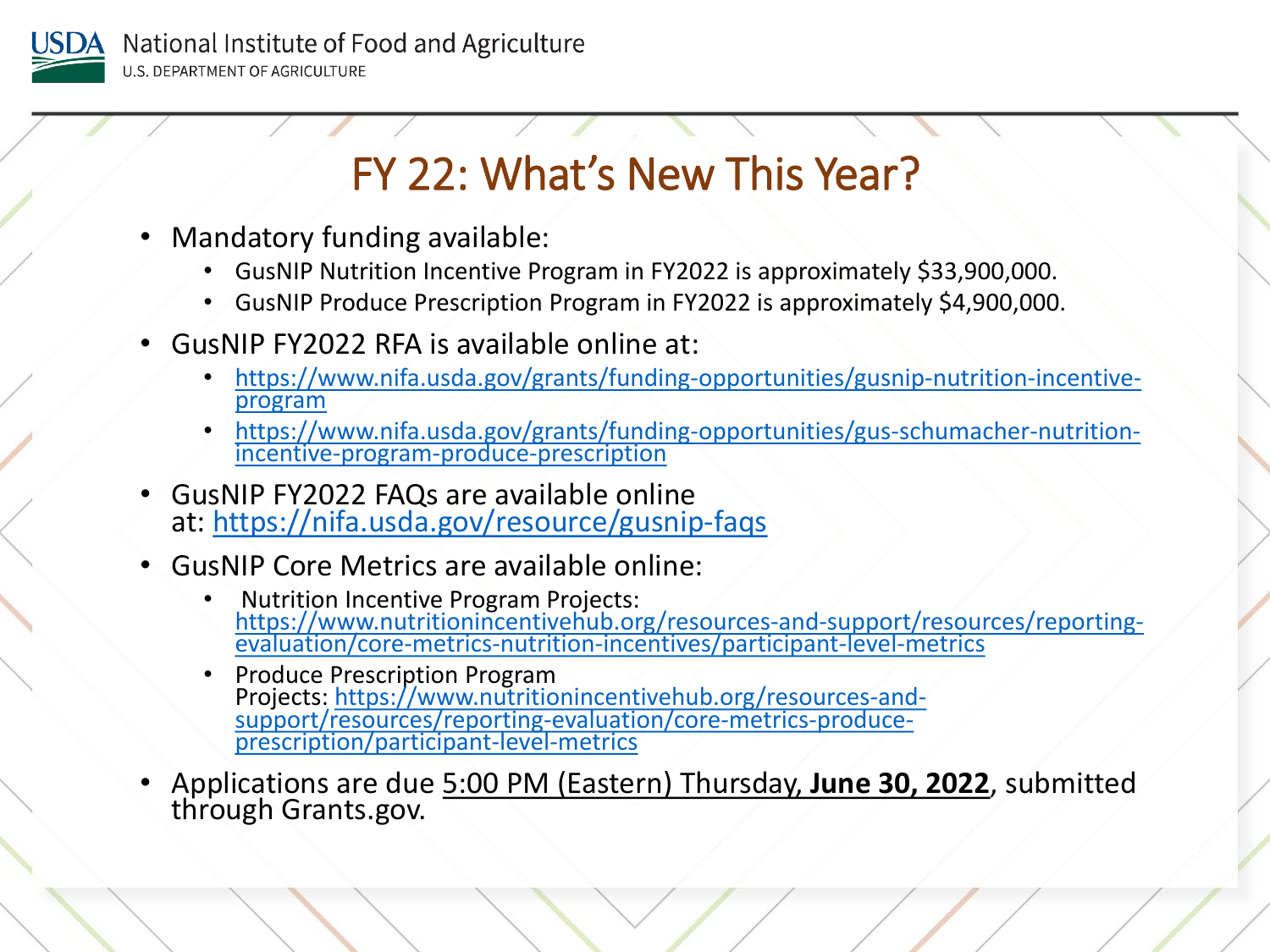

## **Volunteer to Serve as a Reviewer**

#### **ABOUT** Who We Are What We Do **Types of Federal Assistance** Panelist Information How We Work Click here to access PRS. **Visit NIFA BECOMING A PANELIST Career Opportunities Equal Opportunity and Civil Rights**

#### **Panelist Information**

**E** Print V Tweet **Q** Share

IFA and your community request your assistance in identifying panelists and ensuring our peer review panels have the required expertise while remaining inclusive, representative, and diverse.

NIFA convenes peer review panels comprised of research, education, extension, and other subject matter experts to review competitive grant proposals. Panelist duties include reviewing proposals; drafting and submitting individual scores and written reviews; attending and participating in a panel meeting. During the panel meeting panelists discuss and reach a group consensus on proposal rankings. Panels may be conducted via teleconference or at in person meeting spaces. If you are interested in participating. NIFA uses a Peer Review System (PRS) to collect volunteer information.

#### **REGISTRATION INFORMATION**

If you are interested in serving on a peer-review panel, you can provide your contact information by visiting NIFA Peer Review System and clicking on the "Panelist Recruitment" link in the "Volunteer" section. You will be asked to provide your contact information and expertise.

In addition, a voluntary questionnaire will appear that is used to gather race, ethnicity, gender, and other information. NIFA collects this information from everyone who participates in USDA activities to allow us to evaluate participation and improve processes in accordance with applicable equal opportunity and civil rights laws. The information you provide will not be used to determine your eligibility to participate in this program. The use of this information will help USDA/NIFA to:

#### https://nifa.usda.gov/panelist-information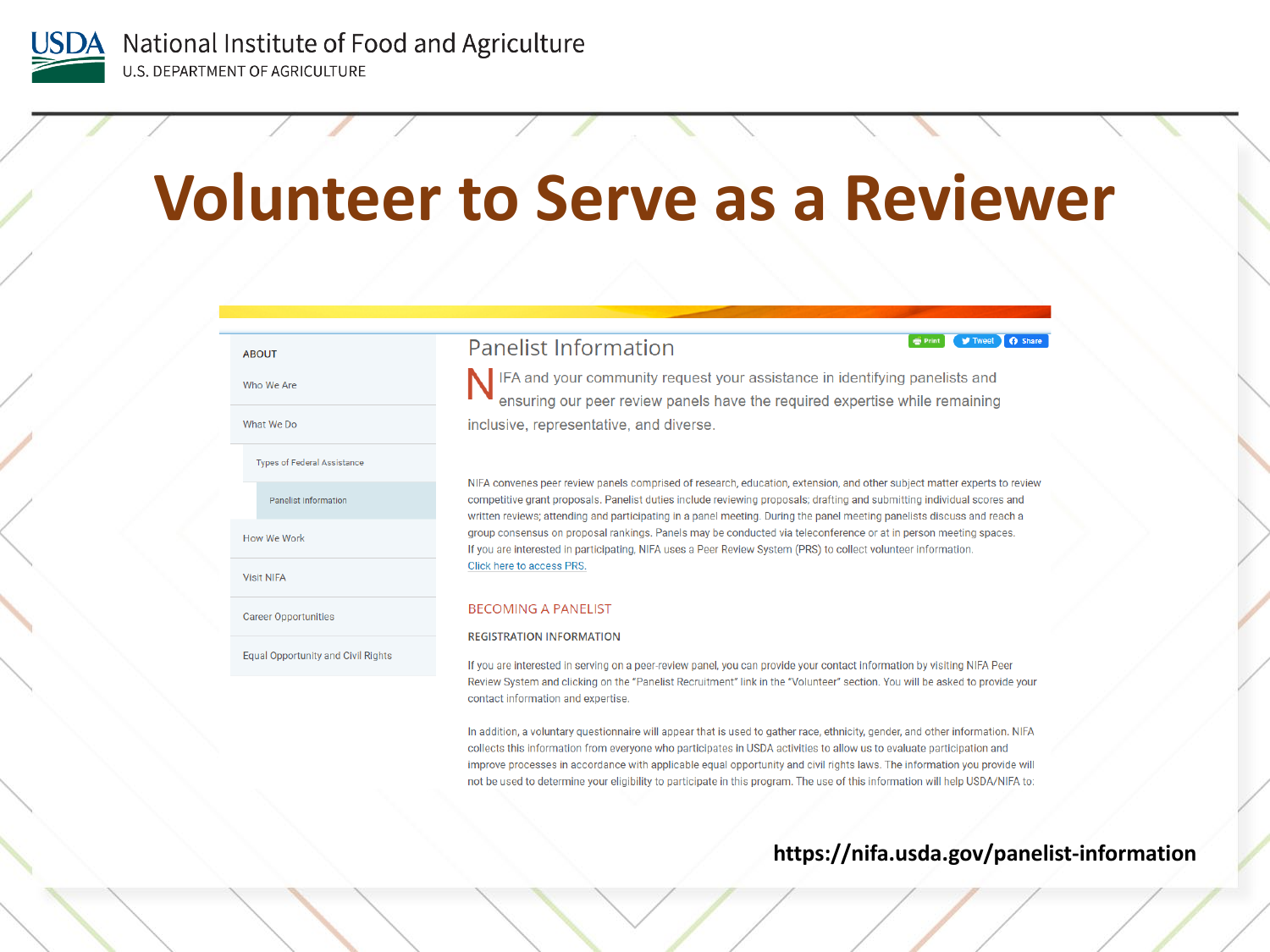

## Other Resources

- **GusNIP Program Pages:** 
	- **The GusNIP [Nutrition Incentive Program | NIFA \(usda.gov\)](https://www.nifa.usda.gov/grants/funding-opportunities/gusnip-nutrition-incentive-program)**
	- The GusNIP [Produce Prescription Program](https://nifa.rancher.usda.gov/grants/funding-opportunities/gus-schumacher-nutrition-incentive-program-produce-prescription)
- **Funding Opportunities:** Search all competitive Requests for Applications (RFAs)
	- **<https://nifa.usda.gov/grant-search>**
- **NIFA Grant Resources:** Available grant training resources, webinars, and workshops
	- <https://nifa.usda.gov/grant-training>
- **NIFA Policy Guide:** Details statutory and regulatory responsibilities for all NIFA grantees
	- **<https://nifa.usda.gov/policy-guide>**
- **NIFA Grants.gov Application Guide:** Provides guidance for the preparation and submission of NIFA grant applications
	- 15 [https://apply07.grants.gov/apply/opportunities/instructions/PKG0024952](https://apply07.grants.gov/apply/opportunities/instructions/PKG00249520-instructions.pdf) 0-instructions.pdf